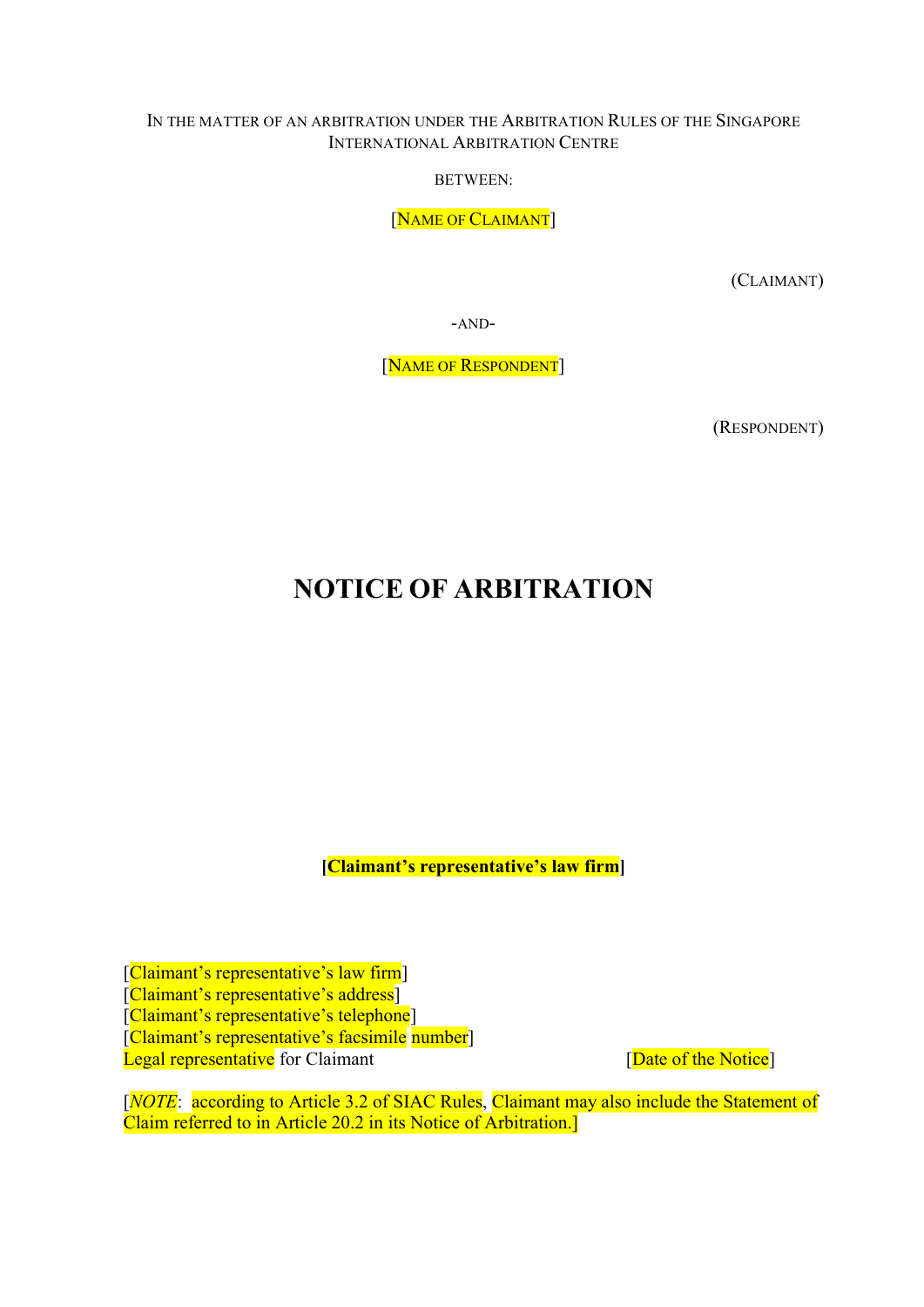#### I. INTRODUCTION

- 1. This Notice of Arbitration, *OPTIONAL*: together with its Exhibits numbered C-1 to C- $\lceil \cdot \rceil$ , is submitted on behalf of  $\lceil \text{Name of Claimant} \rceil$  (hereinafter "Claimant") pursuant to Article 3.1 of the Arbitration Rules of the Singapore International Arbitration Centre in force as from 1 August 2016 (the "SIAC Rules") against [Name of Respondent] (hereinafter "Respondent"), (hereinafter collectively referred to as the "Parties").
- 2. This Notice of Arbitration contains information concerning the following:
	- i. The name, description and address of each of the Parties (II);
	- ii. The Parties' contractual relationship and the nature and circumstances of the Parties' dispute giving rise to Claimant's claims (III);
	- iii. The dispute resolution clause, the proposed governing law, the seat and language of the arbitration (IV);
	- iv. Claimant's position as regards the composition of the Arbitral Tribunal  $(V)$ ;
	- v. Claimant's damages (VI);
	- vi. A statement of the relief sought (VII);
	- vii. Claimant's payment of requisite filing fee (VIII);
	- viii. Confirmation of delivery of the Notice to the Respondent (IX)
- 3. This dispute principally concerns Claimant's [insert brief description of breach and nature of claim(s).

#### II. THE PARTIES [*NOTE*: ARTICLE 3.1(B) SIAC RULES]

#### A. Claimant

- 4. Claimant is [Name of Claimant], a company registered under the laws of [Name of country or jurisdiction], with its registered office located at *[Complete address*]. [Insert brief description of Claimant's business activity, industry sector, size of business, number of employees, market position, revenue etc. as appropriate.
- 5. Claimant's contact information is: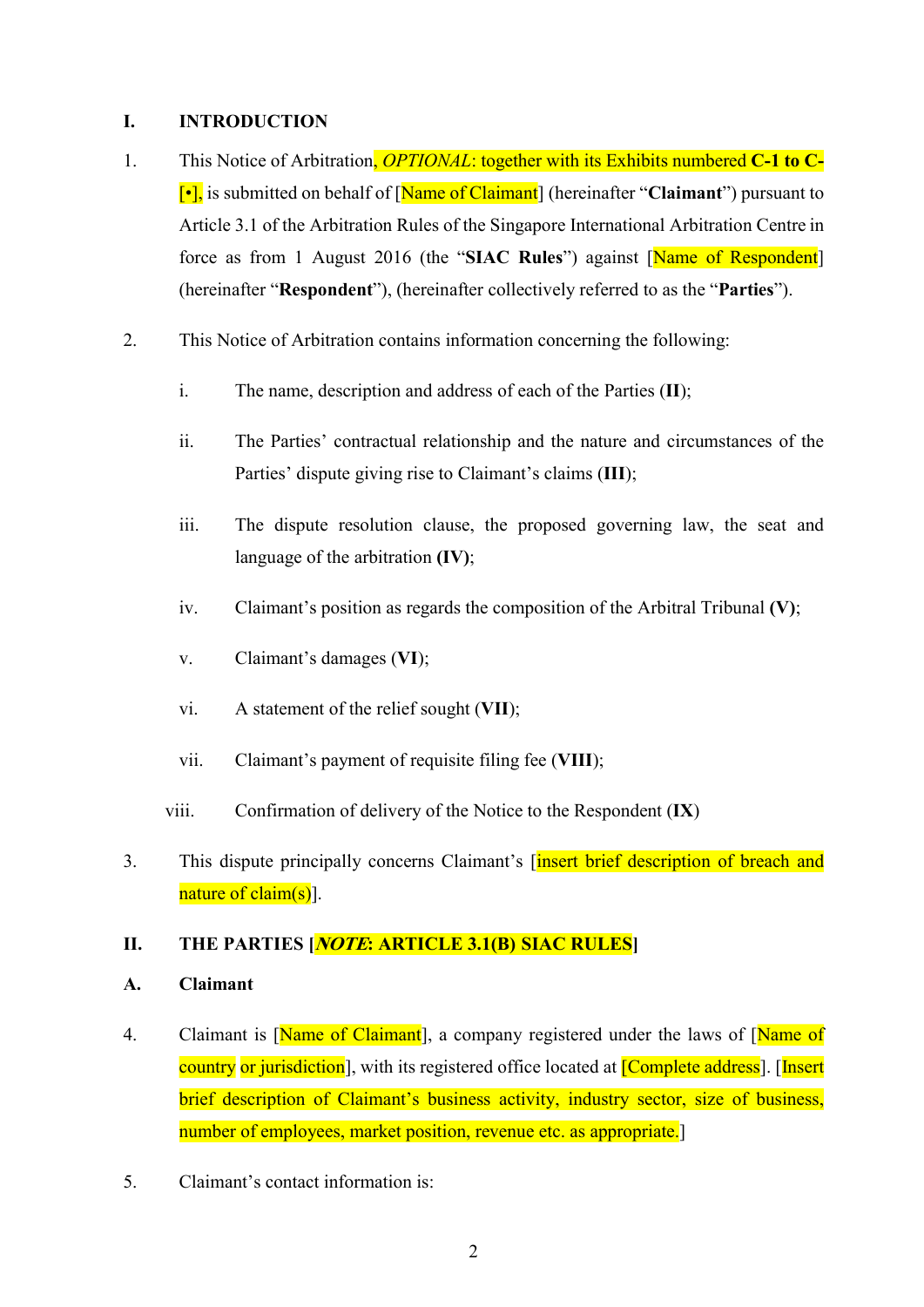[Claimant's name] [Claimant's address in full] [Attention: name of Claimant's director] [Claimant's telephone number] [Claimant's facsimile number] [Claimant's e-mail]

6. Claimant's representative, to whom all correspondence should be sent in this arbitration, are:  $[NOTE: Article 3.1 (b) SLAC Rules]$ 

> [Claimant's representative's law firm] [Name of the partner in charge of representing Claimant] [Names of representatives and associates assisting the partner] [Claimant's representative's address] [Claimant's representative's telephone number] [Claimant's representative's facsimile number] [Claimant's representative's e-mail]

#### B. Respondent

- 7. Respondent is [Name of Respondent], a company registered under the laws of [Name] of country], with its registered office located at [Complete address]. [Insert brief description of Respondent's business activity, industry sector, size of business, number of employees, market position, revenue etc. as appropriate.]
- 8. Respondent's contact information is:

[Respondent's name] [Respondent's address in full] [Attention: name of Respondent's director] [Respondent's telephone number] [Respondent's facsimile number] [Respondent's e-mail]

### III. THE PARTIES' CONTRACT AND THE NATURE AND CIRCUMSTANCES OF THE PARTIES' DISPUTE GIVING RISE TO THE CLAIMS [*NOTE*: ARTICLE 3.1(D) AND (E) SIAC RULES]

- (a) Factual Background
- 9. **[Define Respondent's conduct which gives rise to the claims].**

 $[NOTE:$  if possible, a copy of the contract should be provided as an exhibit

(b) Legal Basis of Claim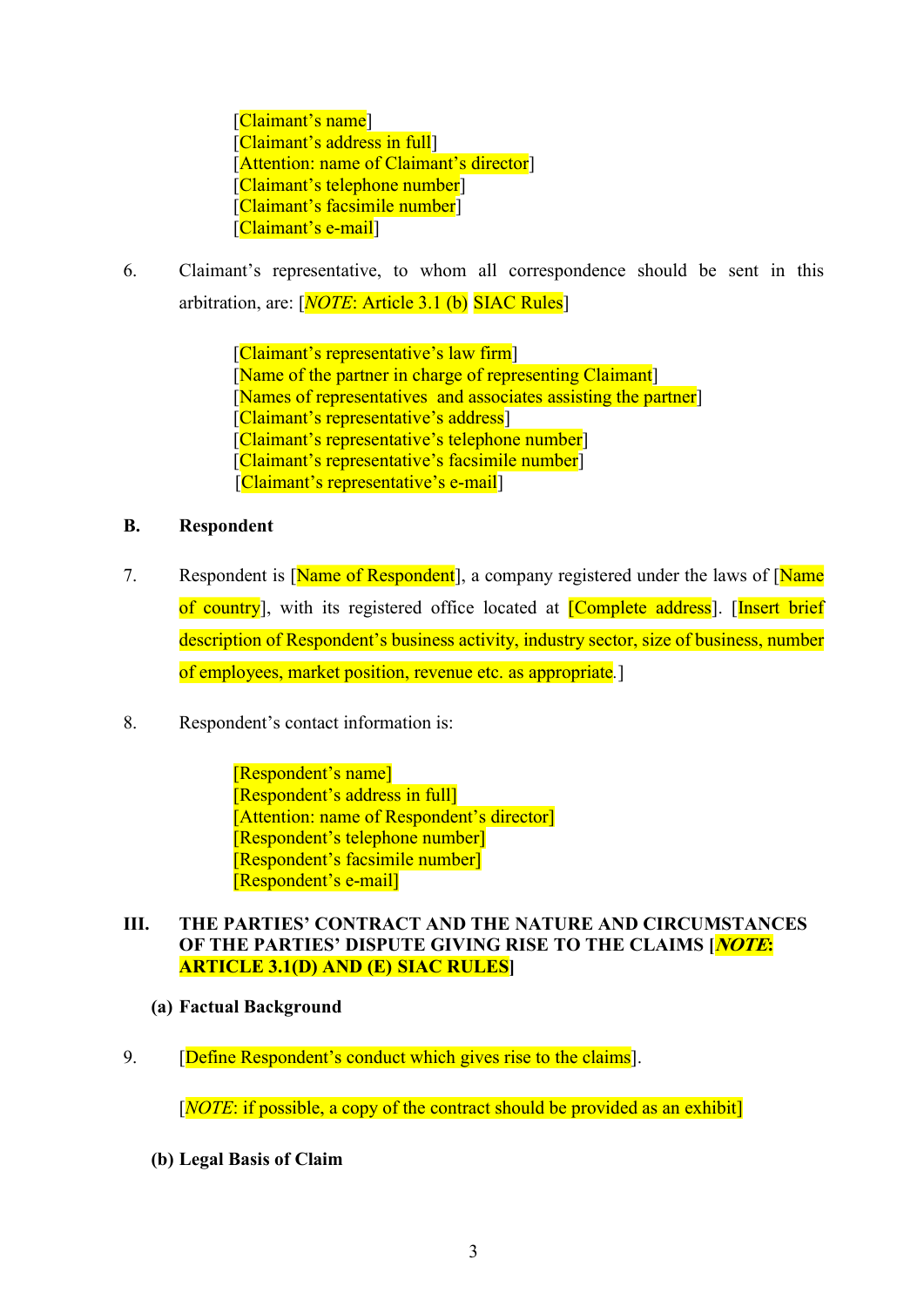10. **[Explain the basis of Respondent's liability, contractual or otherwise]** 

## (c) Respondent's Violations of Its Legal Obligations

11. [Explain Respondent's violations of its legal obligations]

### IV. DISPUTE RESOLUTION CLAUSE, GOVERNING LAW, SEAT AND LANGUAGE OF THE ARBITRATION **MOTE:** ARTICLE 3.1(C) (F) (I) AND (J) SIAC RULES]

#### (a) The Arbitration Clause

12. This arbitration is initiated pursuant to the arbitration agreement found at Article [specify Article of the contract where the arbitration agreement is found] of the Contract, which provides as follows:

> [Insert the arbitration agreement in full.] [NOTE: include a copy of the agreement, Article 3.1(c) SIAC Rules] [NOTE: if the consent of arbitration is independent of relevant contract, then the separate arbitration agreement should be provided here.]

13. OPTIONAL: Arbitration may be commenced as Claimant has duly complied with all requirements provided for in the arbitration agreement. In particular, Claimant [Demonstrate compliance with requirements of arbitration agreement e.g. obligation to negotiate/attempt to settle in good faith/amicably resolve dispute.]

#### (b) The Seat of Arbitration

- 14. Pursuant to Article *specify Article of the contract where the seat of the arbitration is* provided for set out above, the place of the arbitration is [insert city and country].
- 15. **[NOTE: Claimant may also add any comment as to the place of arbitration]**

## (c) The applicable Rules of Law

16. The Agreement is governed by the substantive laws of [specify which jurisdiction's law applies to the contract pursuant to Article [specify Article of the contract where this is found, which provides as follows:

> ${\rm [Cite\ the\ provisions\ where\ the\ applicable\ law\ is\ found,\ in\ full\ J\ [NOTE: Article}$ 3.1(i) SIAC Rules]

17. **[NOTE: Claimant may also add any comment as to applicable law]**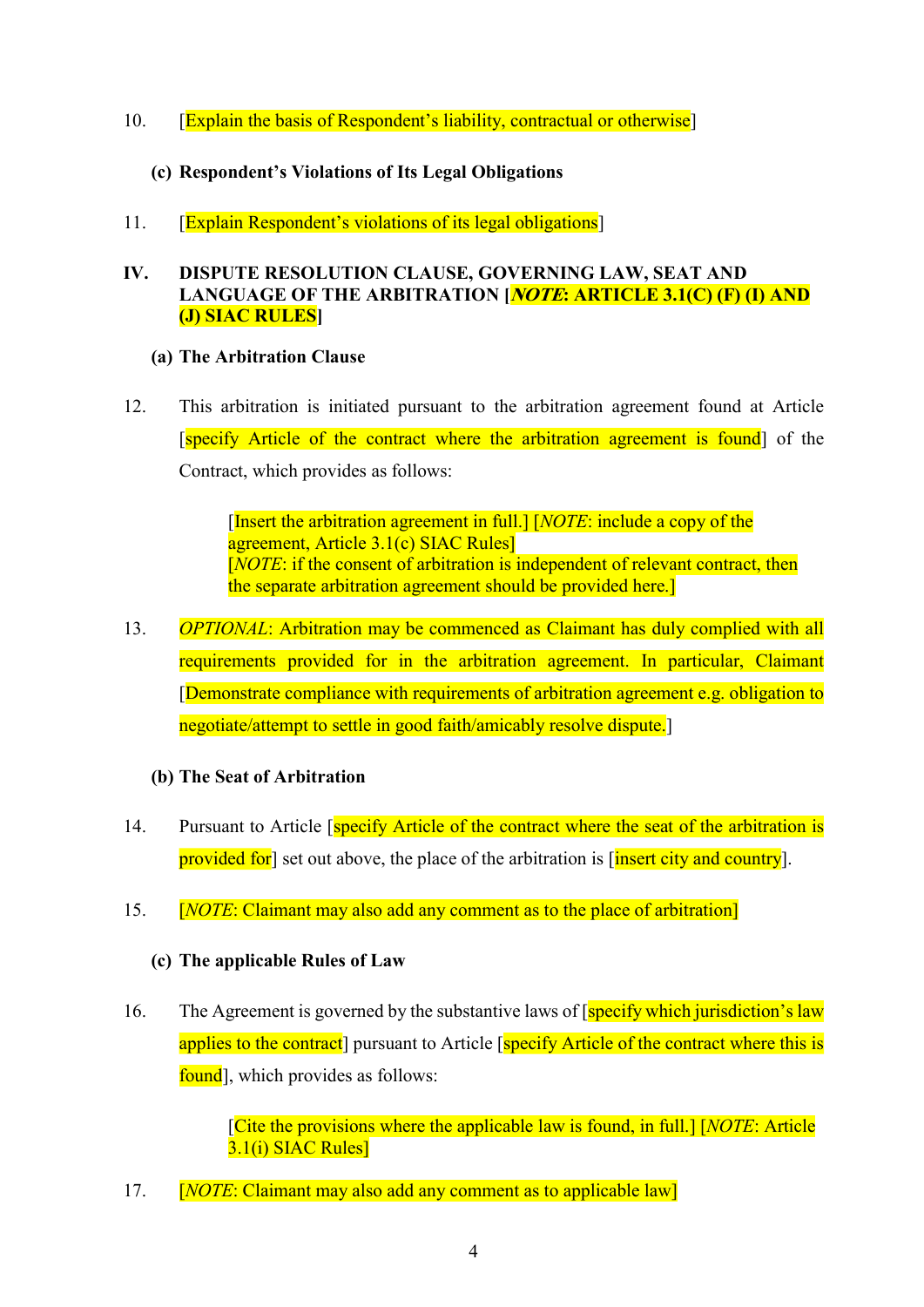#### (d) The Language of Arbitration

- 18. Pursuant to Article [specify Article of the contract where the language of the arbitration is found] of the Contract, the language of the arbitration shall be linsert language of the arbitration]. [NOTE: Article 3.1(j) SIAC Rules]
- 19. NOTE: Claimant may also add any comment as to the language of the arbitration.
- 20. [*NOTE:* according to Article 3.1(f), Claimant may also make any other statement of any matters which the parties have previously agreed as to the conduct of the arbitration or with respect to which the Claimant wishes to make a proposal]

## V. THE ARBITRAL TRIBUNAL [*NOTE*: ARTICLE 3.1(G) AND (H) SIAC RULES]

- 21. Article [specify Article of the contract which provides for the constitution of the tribunal] of the Contract provides for *[insert comments on constitution of tribunal* including number of arbitrators, if identified in arbitration clause, and procedure of appointment. Invite Respondent's nomination/comments.] [NOTE: Article 3.1(H) SIAC Rules]
- 22. [NOTE: in the case of a three-member tribunal] Pursuant to Article **[specify Article of** the contract which provides for the constitution of the tribunal], Claimant nominates [name of Co-Arbitrator] of [specify law firm or chambers, if applicable] for confirmation as Claimant's Co-Arbitrator. To the best of Claimant's knowledge, [name] of Co-Arbitrator] is independent of the Parties involved in this arbitration. [Co-Arbitrator<sup>'</sup>'s contact details are as follows:

[Co-Arbitrator's name] [Co-Arbitrator's address] [Co-Arbitrator's telephone number] [Co-Arbitrator's facsimile number] [Co-Arbitrator's e-mail]

23. [*NOTE:* in case the arbitration agreement provides for a Sole Arbitrator<sup>]</sup> Pursuant to Article [specify Article of the contract which provides for the constitution of the tribunal], Claimant nominates [name of proposed Sole Arbitrator] of [specify law firm] or chambers, if applicable] for confirmation as Sole Arbitrator. To the best of Claimant's knowledge, [name of proposed Sole Arbitrator] is independent of the Parties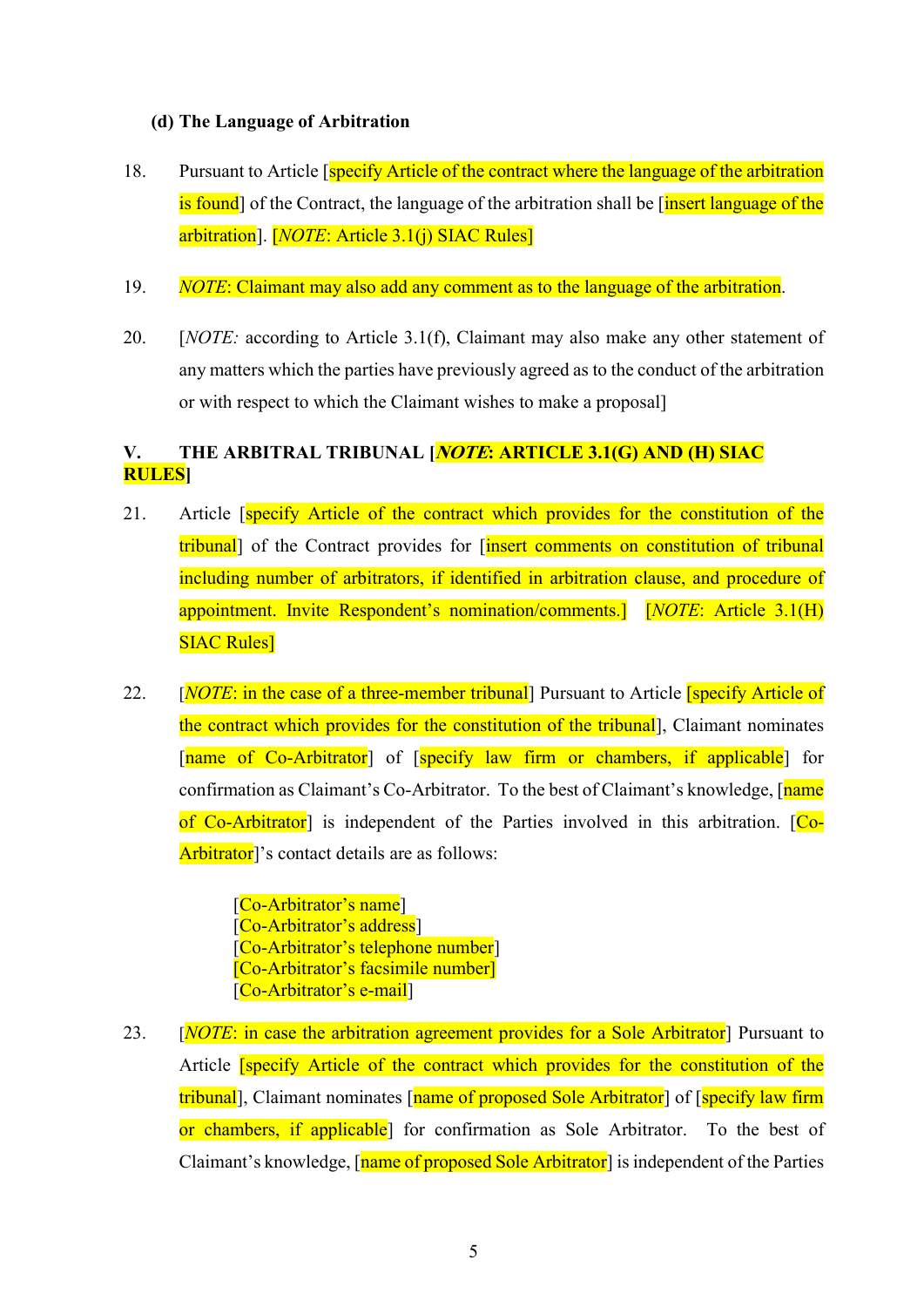involved in this arbitration. [name of proposed Sole Arbitrator]'s contact details are as follows:

[Sole Arbitrator's name] [Sole Arbitrator's address] [Sole Arbitrator's telephone number] [Sole Arbitrator's facsimile number] [Sole Arbitrator's e-mail]

24. [*NOTE: according to Article 3.1(g), if the number of arbitrator(s) is not specified in the* arbitration agreement, Claimant should make a proposal of the number and nominate the sole arbitrator or co-arbitrator accordingly.]

## VI. CLAIMANT'S DAMAGES [NOTE: ARTICLE 3.1(E) SIAC RULES]

- 25. [Insert description of Claimant's damages arising from Respondent's violations of its legal obligations.
- 26. Claimant's total damages are currently estimated at  $\frac{1}{\text{insert estimation of the damages}}$ suffered by Claimant<sup>]</sup>.
- 27. Claimant is also entitled to interest of [explain how interest is to be calculated] on these amounts.

[NOTE: this should include the amounts of all quantified claims and, to the greatest extent possible, an estimate of the monetary value of any other claims]

## VII. RELIEF SOUGHT [*NOTE*: ARTICLE 3.1(E) SIAC RULES]

- 28. As a result, Claimant respectfully requests the Arbitral Tribunal to issue an award:
	- i. declaring that the Arbitral Tribunal has jurisdiction to consider the dispute described herein between the Parties;
	- i. declaring that Respondent violated its obligations by *describe basis* of Respondent's liability];
	- ii. ordering Respondent to compensate Claimant for the damages and losses suffered as a result of Respondent's breaches of the Contract, currently estimated to be in the amount of *linsert* estimation of the damages suffered by Claimant<sup>]</sup>;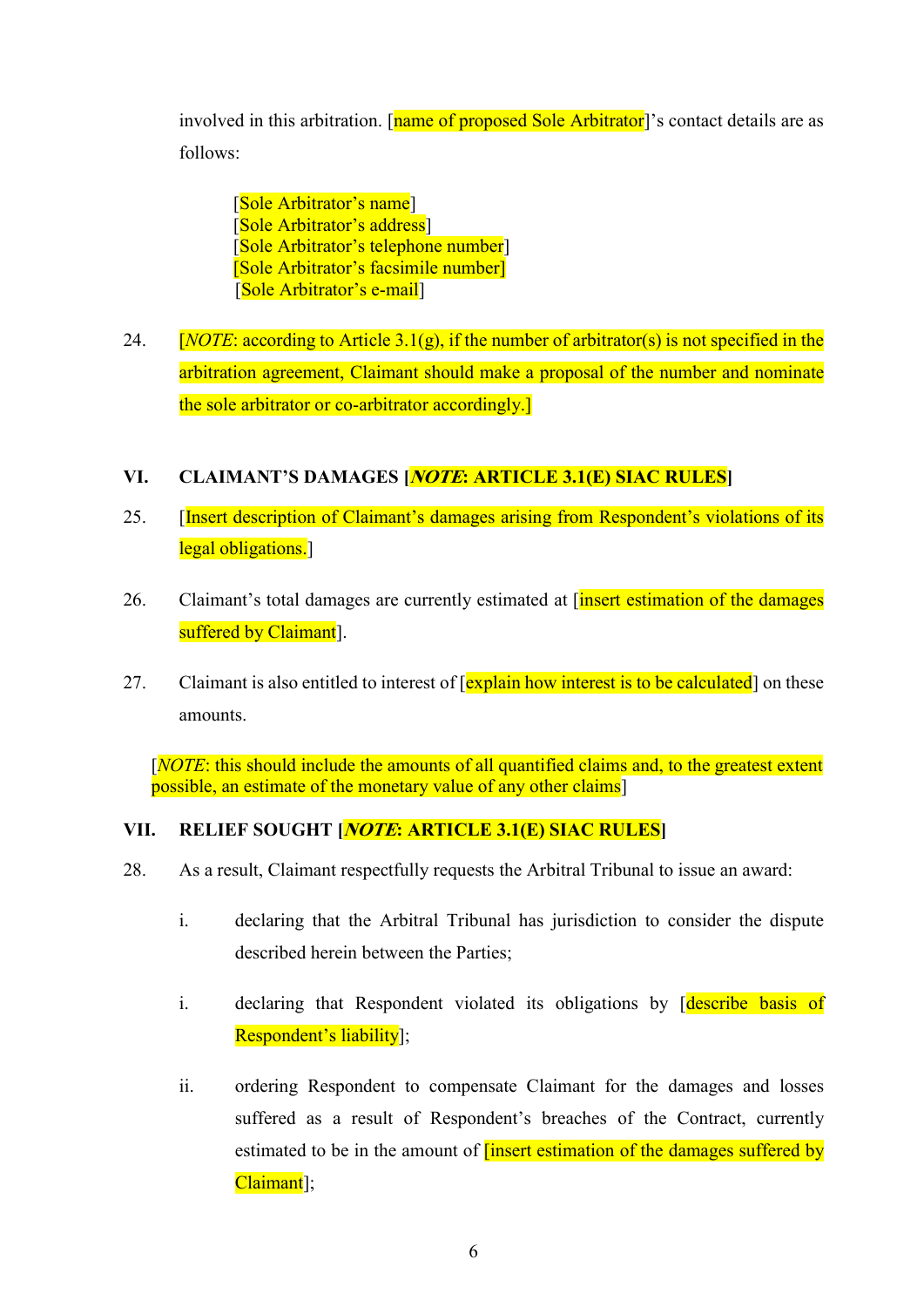- iii. ordering Respondent to pay all arbitration costs, including Claimant's representative's costs and expenses; and
- iv. ordering payment by Respondent of interest at a rate of *[insert the interest rate* provided for in the contract] pursuant to [cite basis for determining interest] on all of the above amounts as of the date these amounts were due, until the date of their effective payment.
- 29. For the avoidance of doubt, Claimant reserves its right to:
	- i. raise any and all further claims arising out of or in connection with the disputed matters described in this Notice of Arbitration or otherwise arising between the Parties; and
	- ii. amend and/or supplement the relief sought herein;
	- iii. produce such factual or legal arguments or evidence (including witness testimony, expert testimony and other documents) as may be necessary to present its case or rebut any case which may be put forward by Respondent; and
	- iv. seek interim and provisional measures before this Arbitral Tribunal or any competent national court.

### VIII. PAYMENT OF THE REQUISITE FILING FEE [*NOTE*: ARTICLE 3.1(K) SIAC RULES]

30. Pursuant to SIAC Schedule fees and Article 3.1(k) of the SIAC Rules, Claimant is sending an advance payment of [*NOTE*: for Singapore Parties S\$2,140, for Overseas Parties S\$2,000] with the current Notice of Arbitration. Claimant acknowledges that this payment is non-refundable and shall be credited to its portion of the advance on costs.

#### IX. CONFIRMATION OF DELIVERY OF THE NOTICE TO THE RESPONDENT

31. Pursuant to Article 3.4 SIAC Rules, Claimant is delivering copies of the Request (including all accompanying documents) to all other parties to the arbitration by [specify the mode and the date of service].

Respectfully submitted,

[Signature of Claimant's representative]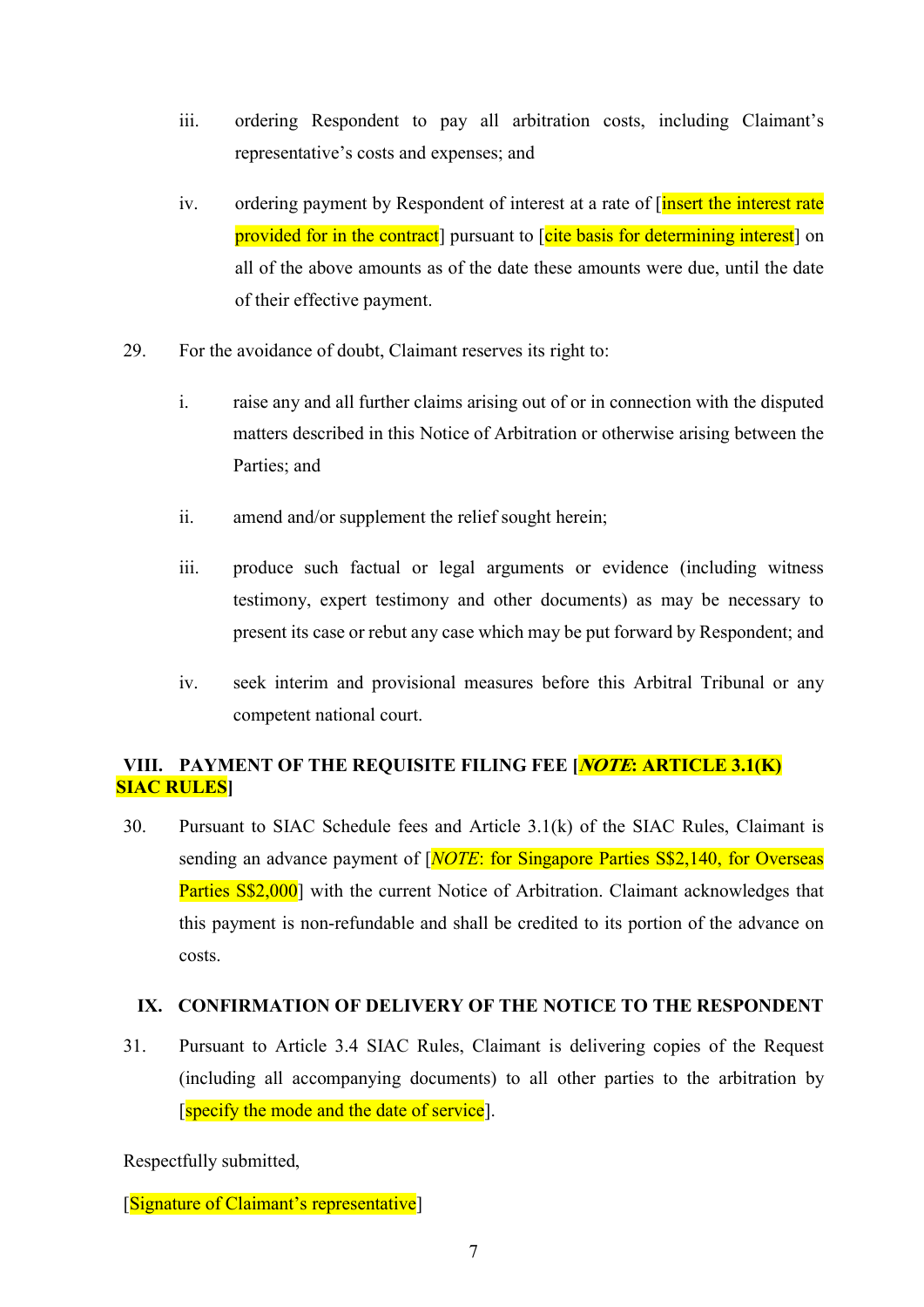[Name of partner representing Claimant] [Name of law firm representing Claimant] Legal representative for Claimant [Claimant's representative's address] [Claimant's representative's telephone] [Claimant's representative's facsimile number] [Claimant's representative's e-mail] [Date of the Notice]